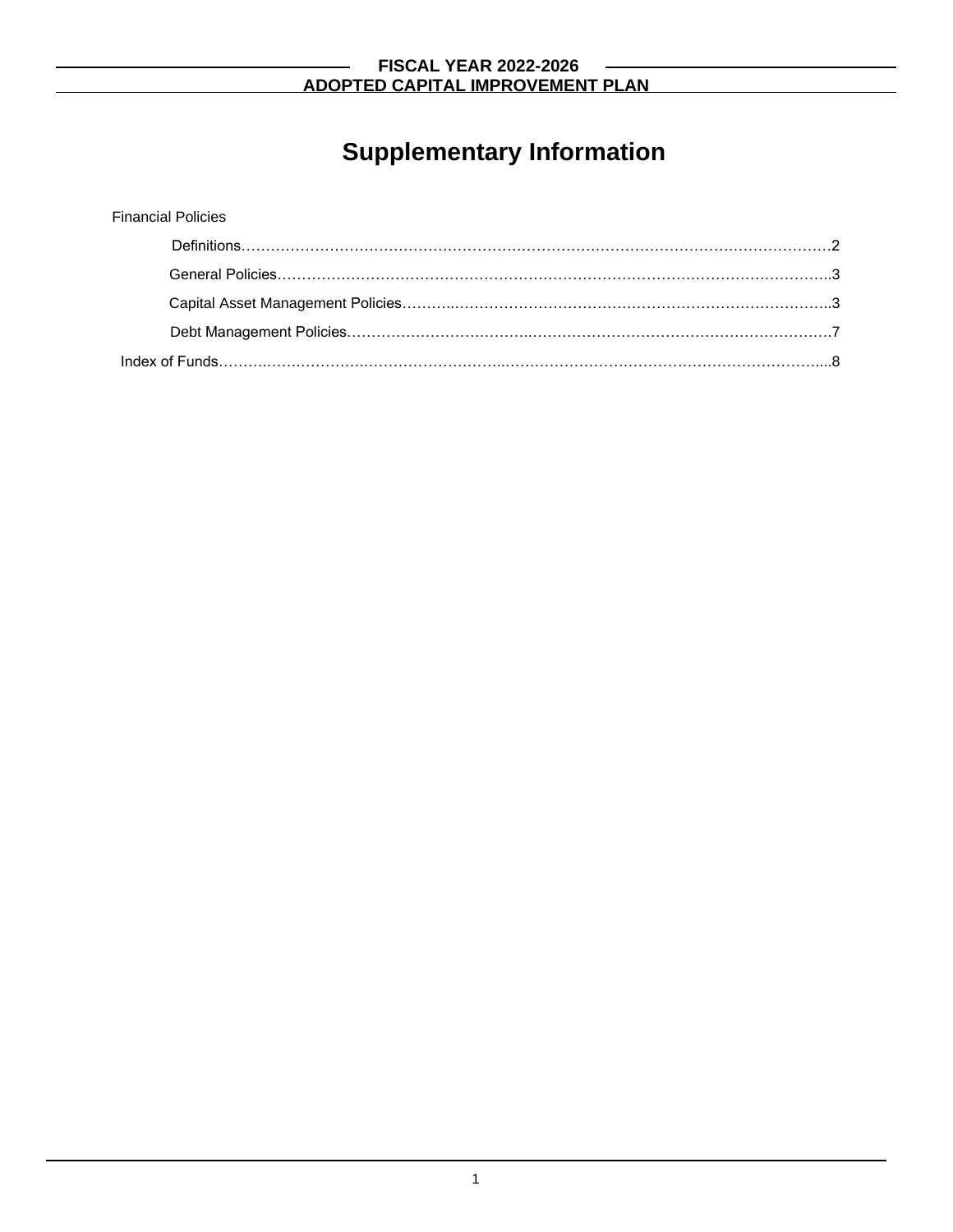# **Financial Policies**

The basic policies related to the City's financial and budgetary policies were formalized on November 10, 1987. These policies were expanded in subsequent years with the adoption of the Integrated Budgeting and Planning Resolution (88-87). New policies were adopted by Ordinance No. 2014-1078 in December 2014 and were subsequently amended by Ordinance No. 2015-0514 to include provisions regarding pay-as-you-go funding in June 2015. In May 2018, the policies were amended by Ordinance No. 2018-390 to revise and update the amended and restated financial policies as a result of the two-year review requirement. The most recent update was amended, by Ordinance no. 2020-999, in November 2020.

Below is a partial copy of the financial policies relevant to the CIP along with City's current compliance status for each individual policy.

# **A. Definitions**

**Asset Renewal and Replacement** – Cyclic repair and replacement of an asset's components [e.g., roofs, electrical systems, heating, ventilation, and air conditioning (HVAC) equipment, paving, replacement vehicles, computer servers, computer networks, and telephony systems] that extends the useful life and/or retains the usable condition of facilities, fleet, and systems not normally contained in the annual operating budget. Included are major building and infrastructure systems and components that have a maintenance cycle in excess of one year.

**BFA** – Budget and Fiscal Affairs Committee of City Council.

**Component Units** – As defined by the Governmental Accounting Standards Board (GASB), component units are legally separate organizations that the City must include as part of its financial reporting entity for fair presentation.

**Current Replacement Value** - The standard industry cost and/or engineering estimate of materials, supplies, and labor required to replace a facility or item of equipment at its existing size and functional capability, and to meet applicable regulatory codes. When estimating Current Replacement Value, it should be assumed that codecompliant materials and systems will be used to replace the existing asset. Current Replacement Value is to be estimated for reconstructing an asset as it currently exists, without further modifications or improvements.

**Fiscal Note** – Brief, high-level written estimate of the budgetary and fiscal impacts that may result from implementation of an ordinance, motion or resolution.

**Major Renovation** – Projects for the substantial rehabilitation or replacement of more than one building or building systems.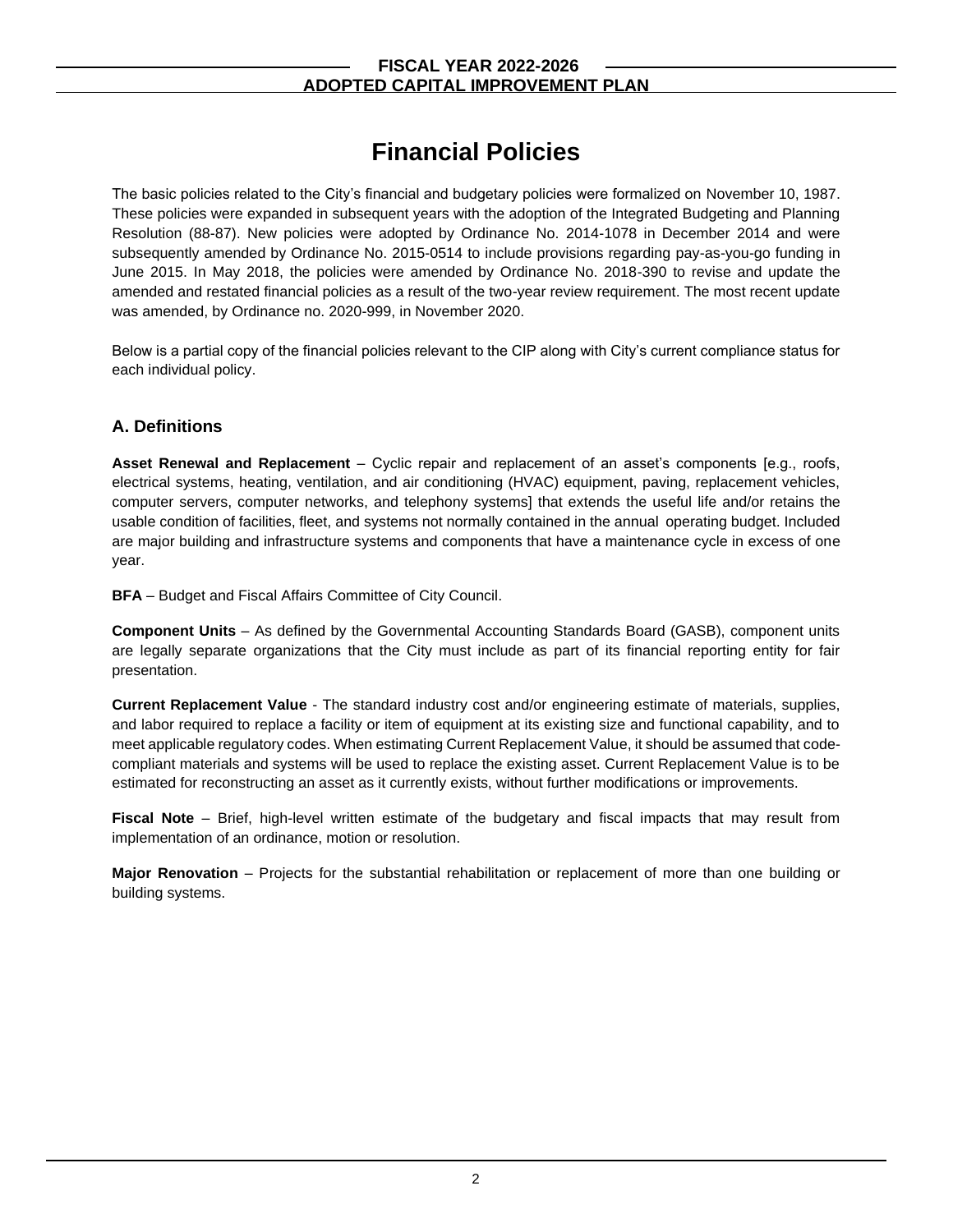# **B. General Policies**

3. The proposed operating budget and proposed five-year Capital Improvement Plan (CIP) for each year shall include statements indicating whether they are in compliance with each relevant adopted financial policy. The adopted budget shall include a comprehensive listing of all adopted financial policies indicating whether the City is in compliance with each policy; beginning in FY2020, there shall be a statement explaining why the City is, or is not, in compliance with said policy. Where the City is not in compliance, the statement shall also include a plan for how the City will achieve compliance. *In Compliance*

**The FY2022 Adopted Budget and the FY2022-2026 CIP include a comprehensive listing of all financial policies and a statement to explain whether each policy is or is not in compliance as well as a plan for how the City will achieve compliance.** 

# **H. Capital Asset Management Policies**

As part of the financial policies for the City of Houston (adopted in December 2014 with Ordinance 2014-1078 and amended in May 2018 by Ordinance 2018-0390), this section provides details for the Capital Asset Management policies as follows:

1. The five-year CIP shall be presented to and passed by City Council annually before the end of the preceding fiscal year. *In Compliance*

#### **The Fiscal Year 2022-2026 Capital Improvement Plan was adopted by City Council on June 23, 2021.**

2. Capital projects may not be included in the CIP without identified funding. Identified funding includes funds that are reasonably anticipated such as grants that have been awarded but not yet funded. Identified funding may also include proceeds from an anticipated future bond election. *In Compliance*

#### **All listed capital projects have an identified funding source.**

3. A five-year operating budget impact projection for all projects shall be reported in the CIP. *In Compliance*

**The Fiscal Year 2022-2026 Adopted Capital Improvement Plan includes all departments' operational impacts referring to the personnel, supplies, services, equipment, and non-capital cost identified as a required need within a capital project. See the Operational & Maintenance Section.**

4. All CIP-related Requests for Council Action must include a Fiscal Note that includes design and construction costs of the program/project and the projected operating and maintenance costs for a minimum of five years, as well as a reference to the item in the CIP where funding for the request is designated. *In Compliance*

### **All CIP-related Requests for Council Action coming before City Council for consideration include a Fiscal Note.**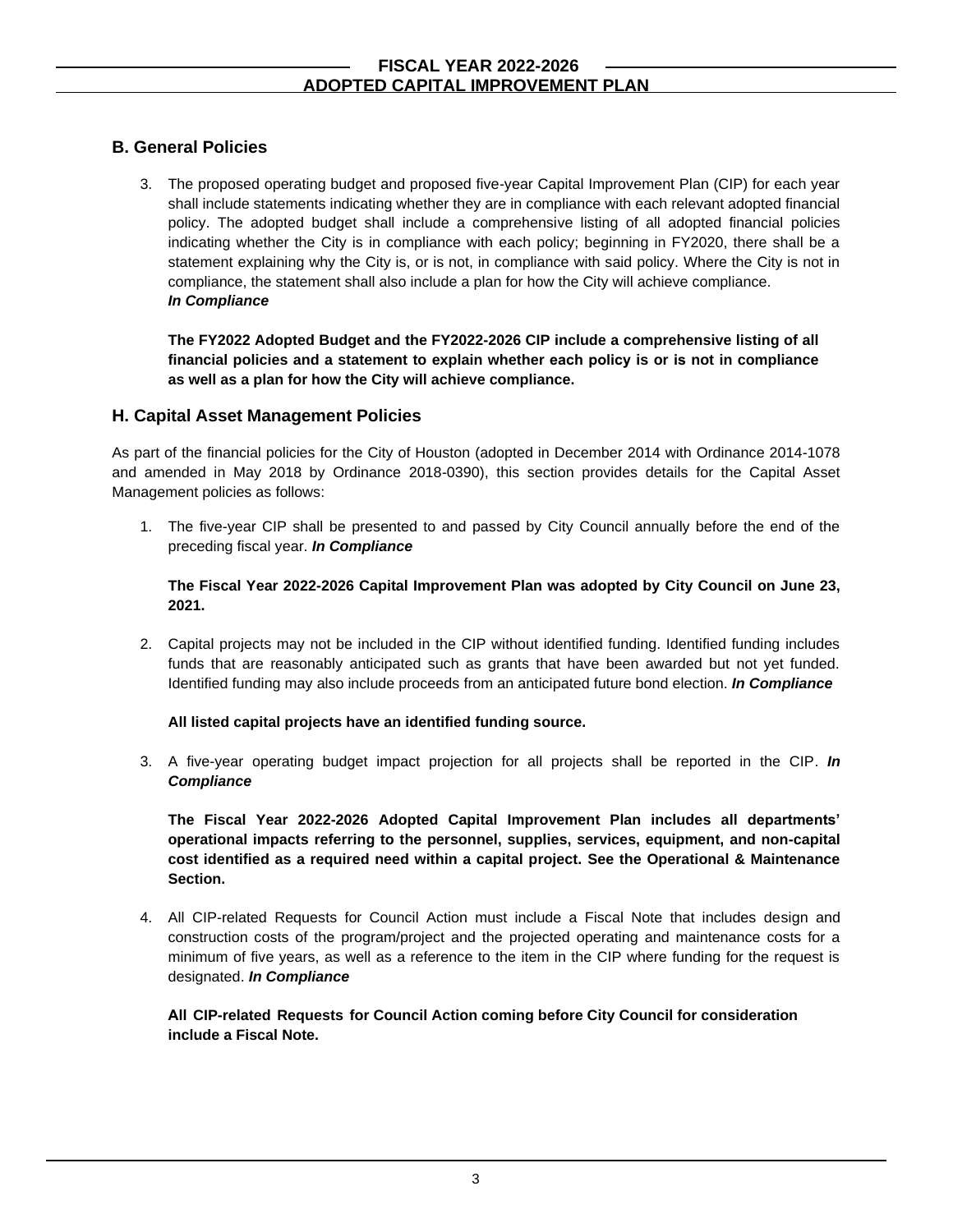5. Beginning in FY2019, over the five-year CIP, an average of 2% of the Current Replacement Value of all General Fund facilities shall be included for capital maintenance in each fiscal year of the CIP and every CIP thereafter. Such funds may be used on any owned General Fund facility. *In Compliance*

| <b>Current Replacement Value (CRV)</b> |               |            |  |  |
|----------------------------------------|---------------|------------|--|--|
| <b>Capital Maintenance Projects</b>    | (\$Thousands) | % of Total |  |  |
|                                        |               | CRV **     |  |  |
| FY2022*                                | 84,688        | 3.3%       |  |  |
| FY2023*                                | 119,952       | 4.7%       |  |  |
| FY2024*                                | 53,537        | 2.1%       |  |  |
| FY2025*                                | 19,078        | 0.8%       |  |  |
| FY2026*                                | 32,074        | 1.3%       |  |  |
| Annual Average                         | 61,866        | 2.4%       |  |  |

**Table 1. Capital Maintenance and** 

\*See Table 2 for further details.

\*\*Planned appropriations on capital maintenance projects above 2.0% will help reduce existing deferred maintenance. CRV is \$2,540,024,794 and is based on 2021 Property Insurance Schedule plus 20% for utility and dirt work not included in asset values for insurance purposes.

#### **Table 2. General Government Capital Maintenance Projects All Funding Sources**

#### **FISCAL YEAR 2022-2026 ADOPTED CAPITAL IMPROVEMENT PLAN (\$ Thousands)**

|          |                                          | <b>Fiscal Year Planned Appropriations</b> |                          |                          |                          |                          |           |
|----------|------------------------------------------|-------------------------------------------|--------------------------|--------------------------|--------------------------|--------------------------|-----------|
| CIP No.  | Project                                  | 2022                                      | 2023                     | 2024                     | 2025                     | 2026                     | 2022-2026 |
| C-000181 | Fire Station 40 Replacement              |                                           |                          | 929                      | 1,433                    | 11,328                   | 13,690    |
| C-000185 | <b>Environmental Remediation</b>         | 200                                       | 200                      | 200                      | 200                      | 200                      | 1,000     |
| C-000195 | Fire Station 31 Renovation               | 5,176                                     | $\blacksquare$           | $\blacksquare$           | $\overline{\phantom{a}}$ | $\blacksquare$           | 5,176     |
| C-000196 | Fire Station 16 Renovation               | 3,939                                     | $\blacksquare$           | $\blacksquare$           | $\overline{\phantom{a}}$ | $\blacksquare$           | 3,939     |
| C-000200 | Fire Station 64 Renovation               |                                           | $\blacksquare$           | $\blacksquare$           | 363                      | 4,433                    | 4,796     |
| C-000203 | Fire Station 19 Renovation               | 2,285                                     | $\overline{\phantom{0}}$ | $\overline{\phantom{a}}$ | $\overline{\phantom{0}}$ |                          | 2,285     |
| C-000211 | Fire Station 17 Renovation               | 2.314                                     | $\overline{a}$           | $\blacksquare$           | $\overline{a}$           |                          | 2,314     |
| C-000217 | <b>HVAC Replacements</b>                 | 550                                       | 550                      | 550                      | 550                      | 550                      | 2,750     |
| C-000220 | <b>Fire Facilities Roof Replacements</b> | 1,118                                     | 1,000                    | 1,000                    | 1,000                    | 1,000                    | 5,118     |
| C-000222 | Fire Station 80 Renovation               |                                           |                          | $\blacksquare$           | 293                      | 2,700                    | 2,993     |
| C-000234 | Fire Station 102 Renovation & Addition   |                                           |                          |                          |                          | 545                      | 545       |
| C-000SAL | <b>Salary Recovery</b>                   | 941                                       | 941                      | 941                      | 941                      | 941                      | 4,707     |
| C-HARVEY | <b>HFD HARVEY Restoration Projects</b>   | 2,650                                     | 10,678                   |                          |                          |                          | 13,328    |
| D-000073 | <b>Environmental Remediation</b>         | 50                                        | 50                       | 50                       | 50                       | 50                       | 250       |
| D-000174 | City Hall - Drinking Fountains           | 319                                       | $\overline{\phantom{a}}$ |                          | $\blacksquare$           | $\blacksquare$           | 319       |
| D-000206 | City Hall - Exterior Waterproofing       |                                           | 155                      | 1,200                    | $\blacksquare$           | $\blacksquare$           | 1,355     |
| D-000214 | City Hall Annex - Renovate Water System  | 777                                       | 56                       | $\blacksquare$           | $\overline{\phantom{0}}$ | $\blacksquare$           | 833       |
| D-000215 | City Hall Annex - Replace Sanitary Line  | 983                                       | 22                       | $\blacksquare$           | $\blacksquare$           | $\overline{\phantom{a}}$ | 1,005     |
| D-000216 | City Hall - Replace Sanitary Line        |                                           | 106                      | $\blacksquare$           | $\overline{\phantom{0}}$ | $\blacksquare$           | 106       |
| D-000218 | City Hall - Fire Alarm and PA System     | $\blacksquare$                            | 1,199                    | $\blacksquare$           | $\blacksquare$           | $\blacksquare$           | 1.199     |
| D-000219 | City Hall - Renovate Water System        | 1,189                                     | 56                       | $\blacksquare$           | $\overline{\phantom{a}}$ | $\blacksquare$           | 1,245     |
| D-000220 | City Hall Annex - Fire Alarm and PA Sys  |                                           | 1,540                    |                          | $\overline{a}$           |                          | 1,540     |
| D-000223 | <b>HVAC Replacements</b>                 | 600                                       | 870                      | 500                      | 500                      | 500                      | 2,970     |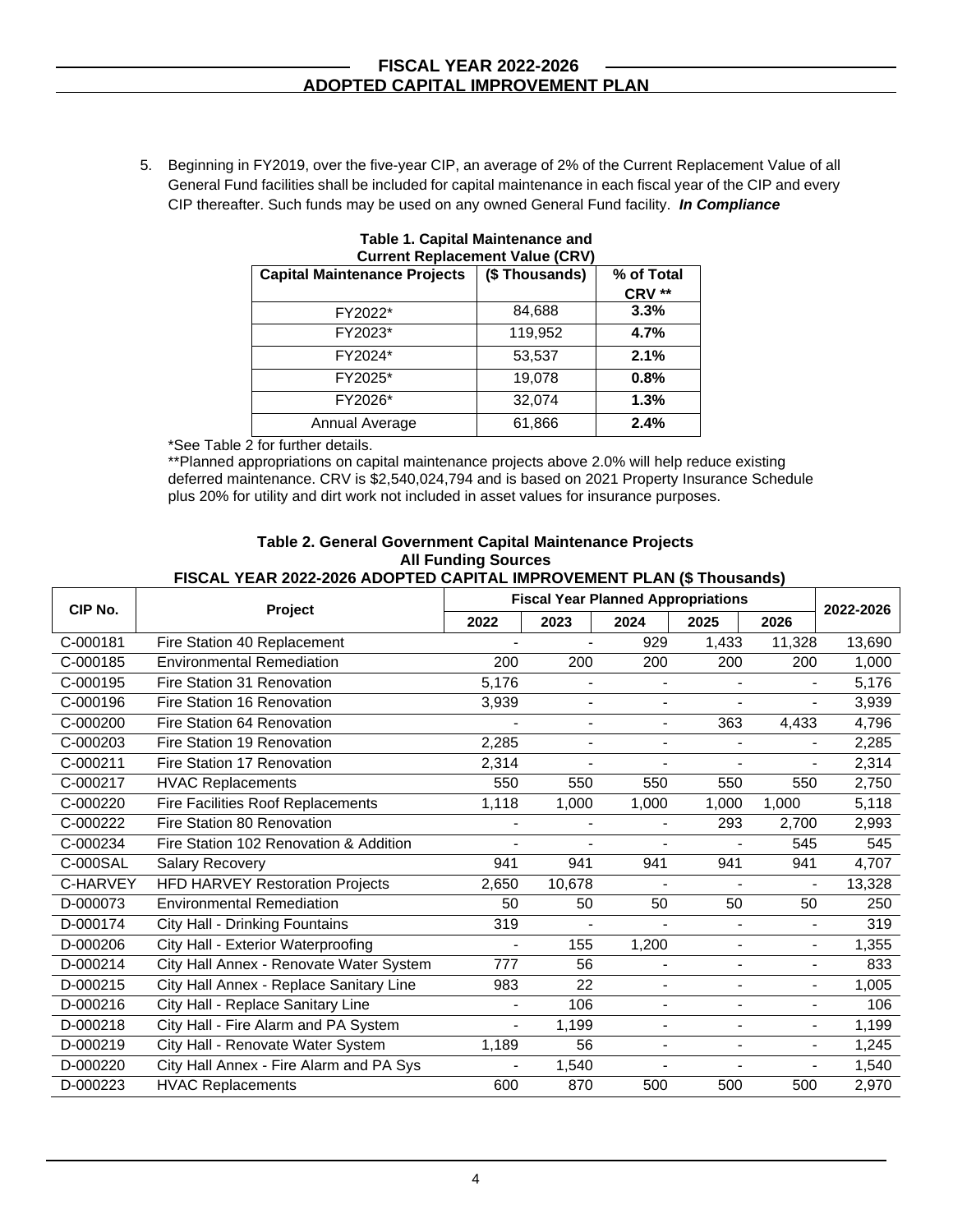| FISCAL YEAR 2022-2026 ADOPTED CAPITAL IMPROVEMENT PLAN (\$ Thousands) |                                           |                          |                          |                              |                              |                              |           |
|-----------------------------------------------------------------------|-------------------------------------------|--------------------------|--------------------------|------------------------------|------------------------------|------------------------------|-----------|
| CIP No.                                                               | <b>Fiscal Year Planned Appropriations</b> |                          |                          |                              |                              |                              | 2022-2026 |
|                                                                       | Project                                   | 2022                     | 2023                     | 2024                         | 2025                         | 2026                         |           |
| D-000224                                                              | Roof Replacements                         | 2,800                    | 721                      |                              | $\blacksquare$               | $\blacksquare$               | 3,521     |
| <b>D-000SAL</b>                                                       | <b>Salary Recovery</b>                    | 816                      | 816                      | 816                          | 816                          | 816                          | 4,080     |
| D-160010                                                              | MCD - Replacement Facility                | 20,105                   | 79,365                   |                              | $\blacksquare$               | $\overline{\phantom{a}}$     | 99,470    |
| D-650007                                                              | <b>BARC Warehouse Replacement</b>         | $\blacksquare$           | 103                      | 1,693                        | $\overline{a}$               | $\overline{a}$               | 1,796     |
| D-HARVEY                                                              | <b>GG HARVEY Restoration Projects</b>     | 5,450                    |                          |                              |                              | $\overline{a}$               | 5,450     |
| E-000163                                                              | <b>Environmental Remediation</b>          | 50                       | 50                       | 50                           | 50                           | 50                           | 250       |
| E-000236                                                              | <b>HVAC Replacements</b>                  |                          | $\overline{\phantom{a}}$ | 350                          | $\overline{\phantom{a}}$     | $\qquad \qquad \blacksquare$ | 350       |
| E-000240                                                              | Pleasantville HPL Express                 | 251                      |                          |                              |                              |                              | 251       |
| E-000242                                                              | Roof Replacements & Envelope              | 563                      | 500                      | 500                          | 500                          | $\frac{1}{2}$                | 2,063     |
| E-000SAL                                                              | Salary Recovery                           | 816                      | 816                      | 816                          | 816                          | 816                          | 4,080     |
| E-HARVEY                                                              | <b>HPL HARVEY Restoration Projects</b>    | 2,703                    |                          |                              |                              |                              | 2,703     |
| F-000509                                                              | <b>Environmental Remediation</b>          | 375                      | 350                      | 350                          | 200                          | 250                          | 1,525     |
| F-000640                                                              | <b>Pavilion Replacements</b>              |                          | 42                       | 1,760                        | 1,867                        | 710                          | 4,379     |
| F-000710                                                              | Parks Facilities Roof Replacements        | 320                      | 320                      | 320                          | 500                          | 500                          | 1,961     |
| F-000785                                                              | <b>Edgewood Park Community Center</b>     |                          | 866                      | 6,100                        |                              |                              | 6,966     |
| F-000848                                                              | Friendship Pavilion                       | 682                      |                          |                              |                              |                              | 682       |
| F-000849                                                              | <b>Restroom Building Upgrades</b>         | $\overline{371}$         |                          |                              | $\overline{\phantom{a}}$     | $\overline{a}$               | 371       |
| F-000856                                                              | Independence Heights Park and Comm        |                          | 773                      |                              |                              | $\blacksquare$               | 773       |
| F-000861                                                              | <b>Delce Pavilion Replacement</b>         |                          | 134                      | 1,197                        | $\overline{\phantom{0}}$     | $\overline{\phantom{a}}$     | 1,331     |
| F-000862                                                              | <b>Lift Station Renovations</b>           |                          | 228                      |                              | $\qquad \qquad \blacksquare$ | $\qquad \qquad \blacksquare$ | 228       |
| F-000863                                                              | <b>Bricker Pavilion Renovation</b>        |                          | 110                      | 1,300                        | $\blacksquare$               | $\frac{1}{2}$                | 1,410     |
| F-000864                                                              | <b>Bissonnet Maintenance Facility</b>     | 53                       | 325                      | 2,000                        | $\blacksquare$               | $\overline{\phantom{a}}$     | 2,378     |
| F-000865                                                              | Finnigan Pavilion Replacement             |                          | 164                      | 2,000                        | $\blacksquare$               | $\overline{a}$               | 2,164     |
| F-000866                                                              | Agnes Moffitt Park Pavilion Renovation    | $\blacksquare$           | 176                      | 1,525                        | $\overline{\phantom{a}}$     | $\blacksquare$               | 1,701     |
| F-000880                                                              | Mason Park Roof Replacement               | $\overline{\phantom{a}}$ |                          | 586                          | 3,017                        |                              | 3,603     |
| F-000896                                                              | <b>Blueridge Park</b>                     | $\overline{\phantom{a}}$ | $\blacksquare$           | $\overline{\phantom{a}}$     |                              | 65                           | 65        |
| F-000898                                                              | <b>Hager Park</b>                         |                          | $\overline{\phantom{a}}$ |                              | 45                           | 448                          | 493       |
| F-000902                                                              | <b>Waldemar Park</b>                      |                          | $\blacksquare$           |                              |                              | 135                          | 135       |
| <b>F-000SAL</b>                                                       | Salary Recovery                           | 1,506                    | 1,506                    | 1,506                        | 1,506                        | 1,506                        | 7,532     |
| F-HARVEY                                                              | <b>PRD HARVEY Restoration Projects</b>    | 9,220                    |                          |                              |                              |                              | 9,220     |
| G-000128                                                              | Roof Replacement-Various HPD Facilities   | 2,620                    | 2,000                    | 2,000                        | 1,000                        | 1,000                        | 8,620     |
| G-000144                                                              | <b>Environmental Remediation</b>          | 225                      | 225                      | 234                          | 234                          | 234                          | 1,152     |
| G-000150                                                              | Police Academy Improvements               | 608                      | 808                      |                              |                              |                              | 1,416     |
| G-000162                                                              | Mounted Patrol Site Improvements          |                          | 432                      |                              |                              |                              | 432       |
| G-000176                                                              | <b>HVAC Replacements</b>                  | 789                      | 800                      | 800                          | 700                          | 800                          | 3,889     |
| G-000SAL                                                              | <b>Salary Recovery</b>                    | 1,130                    | 1,130                    | 1,130                        | 1,130                        | 1,130                        | 5,649     |
| <b>G-HARVEY</b>                                                       | <b>HPD HARVEY Restoration Projects</b>    | 3,317                    | 4,443                    | 6,510                        |                              | $\overline{\phantom{0}}$     | 14,269    |
| H-000018                                                              | Roof Replacement - Reconstruction         | 432                      |                          |                              |                              |                              | 432       |
| H-000063                                                              | HVAC & MEP Improvement Project            | 313                      | $\overline{\phantom{a}}$ | $\qquad \qquad \blacksquare$ | $\overline{\phantom{a}}$     | $\overline{\phantom{a}}$     | 313       |
| H-000080                                                              | Southwest MSC - Renovation                | 1,139                    |                          |                              | $\blacksquare$               | $\overline{\phantom{a}}$     | 1,139     |
| H-000093                                                              | Third Ward MSC & HC - Renovation          |                          | 421                      | 2,808                        | $\blacksquare$               | $\frac{1}{2}$                | 3,229     |
| H-000094                                                              | West End HC - Renovation                  | 2,777                    | $\overline{\phantom{a}}$ | $\blacksquare$               | $\overline{\phantom{a}}$     | $\blacksquare$               | 2,777     |

**Table 2. General Government Capital Maintenance Projects All Funding Sources**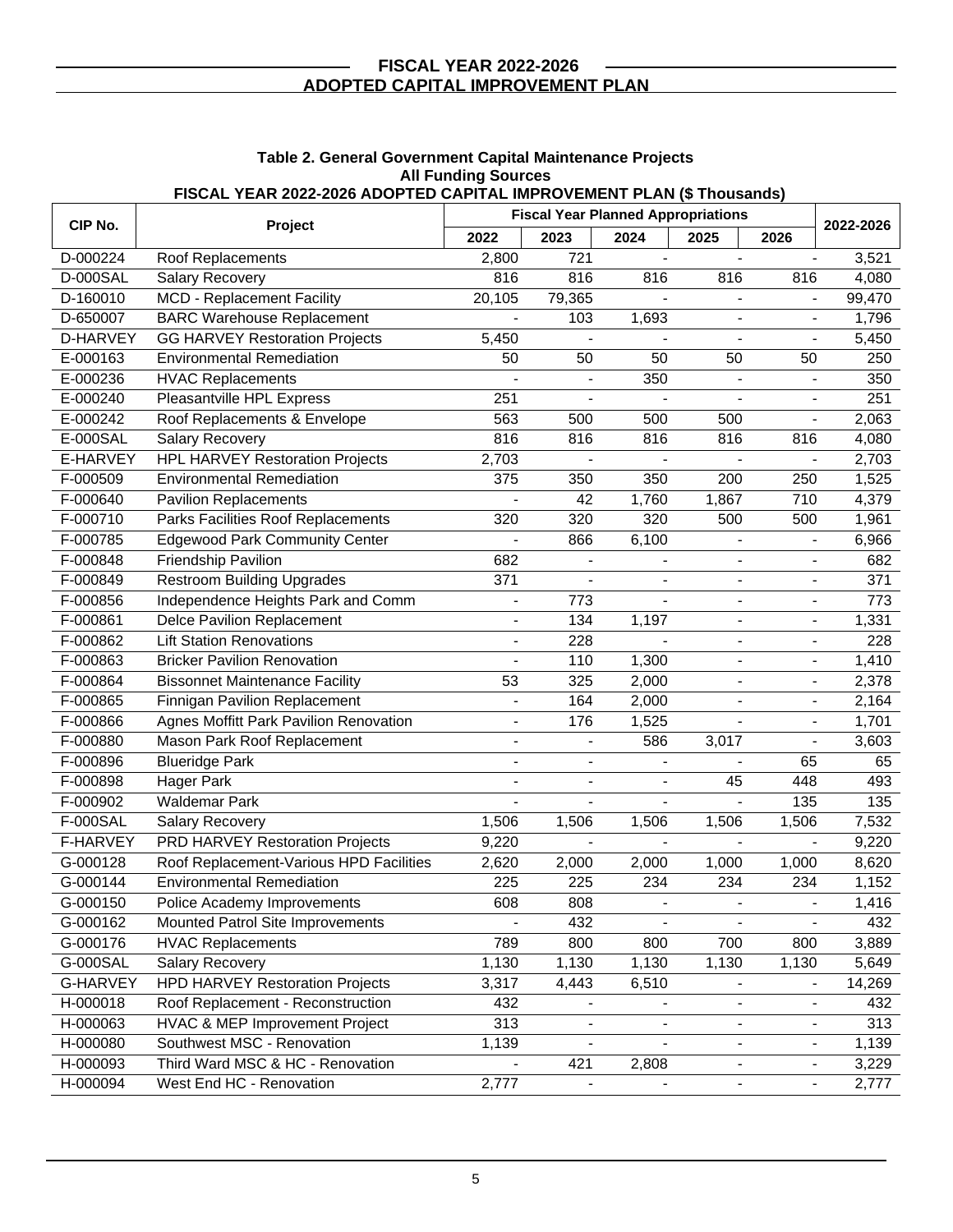|                 |                                    | <b>Fiscal Year Planned Appropriations</b> |         |        |        |        |           |
|-----------------|------------------------------------|-------------------------------------------|---------|--------|--------|--------|-----------|
| CIP No.         | Project                            | 2022                                      | 2023    | 2024   | 2025   | 2026   | 2022-2026 |
| H-000095        | West End MSC - Renovation          |                                           | 345     | 4,173  |        |        | 4,518     |
| H-000106        | La Nueva Casa HC - Renovation      |                                           | 407     | 2.774  |        |        | 3,181     |
| H-000111        | <b>Environmental Remediation</b>   | 100                                       | 100     | 100    | 100    | 100    | 500       |
| H-000122        | Riverside HC - Renovation          |                                           | 514     | 3,501  |        |        | 4,015     |
| H-000423        | Hiram Clarke MSC - Renovation      |                                           | 845     |        |        |        | 845       |
| H-000424        | Magnolia MSC - Renovation          |                                           | 1,107   |        |        |        | 1,107     |
| <b>H-000SAL</b> | <b>Salary Recovery</b>             | 753                                       | 753     | 753    | 753    | 753    | 3,766     |
| L-000048        | Roof Replacements                  | 240                                       | 268     |        |        |        | 508       |
| L-000052        | <b>Environmental Services</b>      | 434                                       | 100     | 200    | 200    | 200    | 1,134     |
| L-000104        | Occupancy Code Compliance          | 110                                       | 110     |        |        |        | 221       |
| L-000105        | Locker Room Upgrades - Svc Centers | 212                                       | 42      |        |        |        | 255       |
| L-000SAL        | Salary Recovery                    | 314                                       | 314     | 314    | 314    | 314    | 1,569     |
|                 | <b>Total Appropriations:</b>       | 84,688                                    | 119.952 | 53,537 | 19,078 | 32,074 | 309,330   |

#### **Table 2. General Government Capital Maintenance Projects All Funding Sources FISCAL YEAR 2022-2026 ADOPTED CAPITAL IMPROVEMENT PLAN (\$ Thousands)**

#### 6. Except as required by law or legal agreements, proceeds from the sale of land or other assets shall be designated to the General Fund; and except as required by law or legal agreements, no City bond covenants or similar agreements shall prohibit such designation or limit the use of such proceeds. *In Compliance*

**In Fiscal Year 2021 no major land sales occurred.**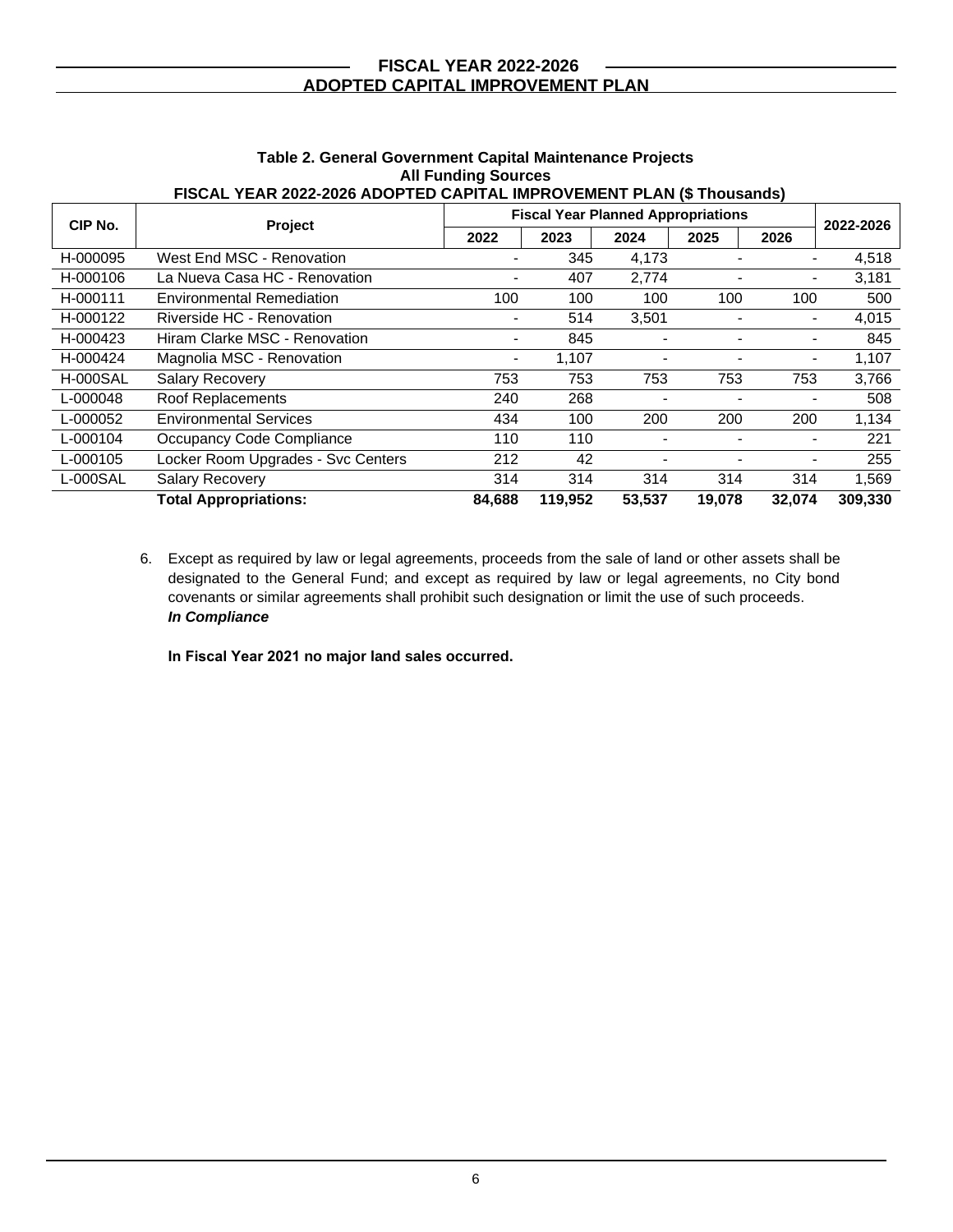### **J. Debt Management Policies**

5. Each fiscal year, the City will use that year's General Obligation (GO) debt service payment as a baseline to establish an index reflecting 4% annual growth in the City's GO debt service (i.e., if the current fiscal year's debt service is \$100, then the debt service index for subsequent years would be \$104, \$108.16, \$112.49, \$116.99, etc.). If any proposed action by the City (e.g., adoption of the CIP, or Council authorization of debt issuance) is to cause the GO debt service schedule as projected by the City's Financial Advisor to exceed the index in FY2019 and/or any subsequent year(s), a funding mechanism (e.g., reduced expenditures or increased revenue) must be identified to offset the amount(s) by which the proposed debt service payment(s) exceed the index. For purposes of this section, "identification" of a funding mechanism is satisfied by presentation to BFA and/or City Council prior to any action that would incur GO debt. *In Compliance*

| Fiscal Year | <b>GO Debt Service</b><br>Index | <b>GO Projected</b><br>Debt Service (1)(2) |
|-------------|---------------------------------|--------------------------------------------|
| 2021        | 394, 341, 482                   | 394,341,482                                |
| 2022        | 410,115,141                     | 399,566,881                                |
| 2023        | 426,519,747                     | 409,457,248                                |
| 2024        | 443,580,537                     | 390,396,061                                |
| 2025        | 461,323,758                     | 353,109,808                                |
| 2026        | 479,776,709                     | 329,111,741                                |
| 2027        | 498,967,777                     | 329,789,844                                |
| 2028        | 518,926,488                     | 342,139,399                                |
| 2029        | 539,683,548                     | 338,418,907                                |
| 2030        | 561,270,889                     | 320,774,118                                |
| 2031        | 583,721,725                     | 328,059,692                                |
| 2032        | 607,070,594                     | 312,613,643                                |
| 2033        | 631,353,418                     | 263,903,297                                |
| 2034        | 656,607,555                     | 235,288,199                                |
| 2035        | 682,871,857                     | 276,121,552                                |
| 2036        | 710,186,731                     | 276,454,286                                |
| 2037        | 738,594,200                     | 272,594,622                                |
| 2038        | 768,137,968                     | 241,600,821                                |
| 2039        | 798,863,487                     | 250,888,298                                |
| 2040        | 830,818,026                     | 259,678,287                                |
| 2041        | 864,050,747                     | 292,413,493                                |
| 2042        | 898,612,777                     | 282,113,890                                |
| 2043        | 934,557,288                     | 294,342,314                                |
| 2044        | 971,939,580                     | 304,925,097                                |
| 2045        | 1,010,817,163                   | 314,228,221                                |
| 2046        | 1,051,249,850                   | 326,418,309                                |
| 2047        | 1,093,299,844                   | 336,856,250                                |
| 2048        | 1,137,031,837                   | 253,960,223                                |
| 2049        | 1,182,513,111                   | 259,504,426                                |

#### **GO debt service due does not exceed the GO debt service index.**

(1) The schedule included in the Adopted Operating Budget reflects debt service due only on existing outstanding debt. The schedule provided above includes additional projected debt service due as a result of this CIP and assumes continued capital improvements at the same funding level plus inflation beyond Fiscal Year 2026.

(2) Schedule provided by the City's financial advisor, Masterson Advisors LLC, on June 9, 2021.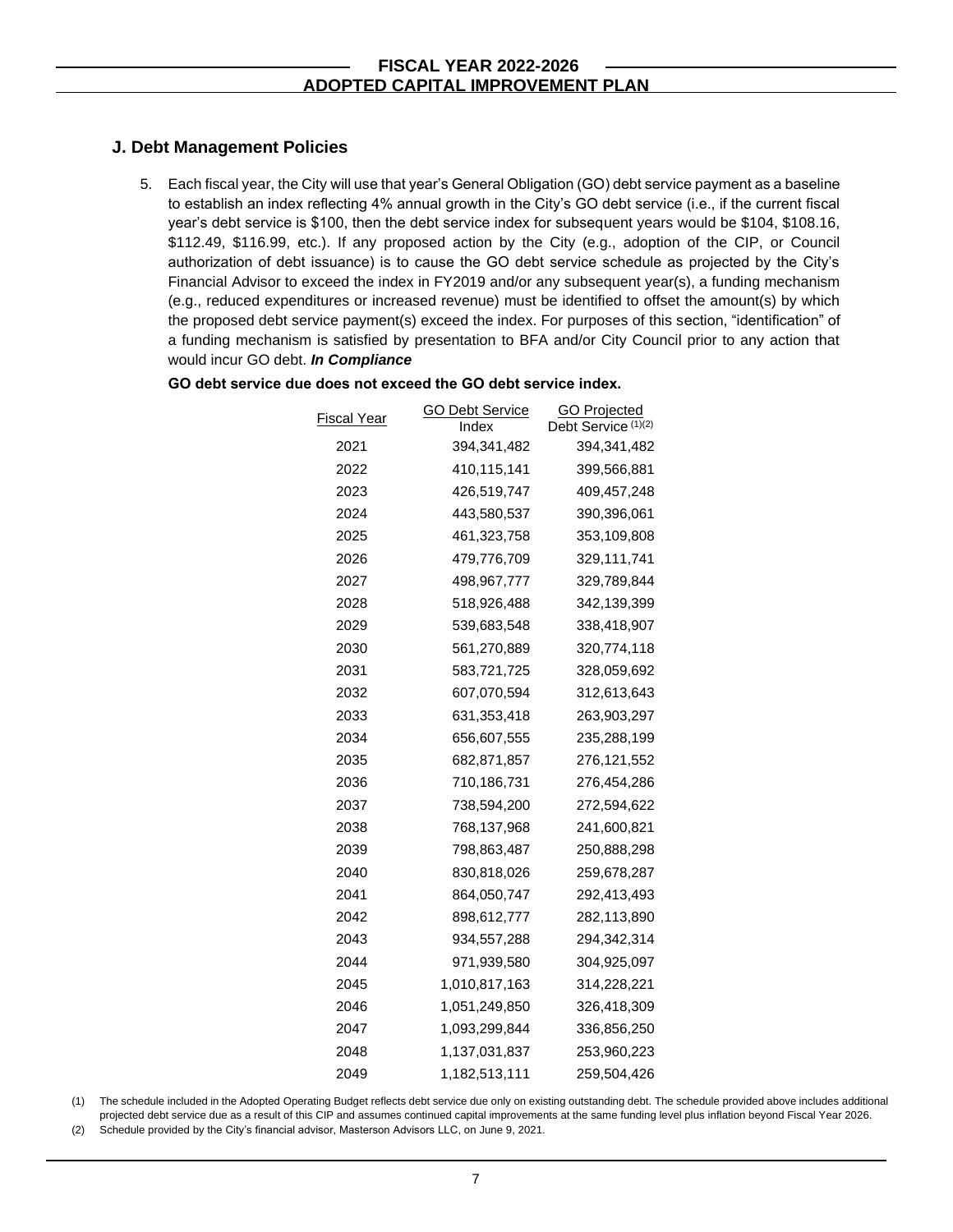# **Index of Funds**

| <b>Program Group</b>                     | <b>Source of Funds</b>                          |
|------------------------------------------|-------------------------------------------------|
| <b>A-AVIATION FACILITIES</b>             | 8000 - HAS-Grants                               |
|                                          | 8010 - HAS-Renewal & Replacement                |
|                                          | 8011 - HAS-Airports Improvement                 |
|                                          | <b>REV BONDS/CP</b>                             |
| C-FIRE PROTECTION FACILITIES             | 1800 - Equipment Acquisition Consolidated Fund  |
|                                          | 4039 - Misc Cap. Projects/Acquisitions CP Ser E |
|                                          | 4500 - Fire Consolidated Construction Fund      |
|                                          | <b>Future Bond Election</b>                     |
| D-GENERAL GOVERNMENT FACILITIES          | 1800 - Equipment Acquisition Consolidated Fund  |
|                                          | 1801 - Dangerous Building Consolidated Fund     |
|                                          | 4039 - Misc Cap. Projects/Acquisitions CP Ser E |
|                                          | 4509 - General Improvement Consol Constr Fd     |
|                                          | <b>Future Bond Election</b>                     |
| E-LIBRARY FACILITIES                     | 1800 - Equipment Acquisition Consolidated Fund  |
|                                          | 4039 - Misc Cap. Projects/Acquisitions CP Ser E |
|                                          | 4507 - Public Library Consolidated Constr Fund  |
| <b>F-PARKS AND RECREATION FACILITIES</b> | 2425 - Woodlands Regional Participation         |
|                                          | 4039 - Misc Cap. Projects/Acquisitions CP Ser E |
|                                          | 4502 - Parks Consolidated Construction Fund     |
| <b>G-POLICE FACILITIES</b>               | 1800 - Equipment Acquisition Consolidated Fund  |
|                                          | 4039 - Misc Cap. Projects/Acquisitions CP Ser E |
|                                          | 4504 - Police Consolidated Construction Fund    |
|                                          | <b>Future Bond Election</b>                     |
|                                          | TIRZ11                                          |
| H-PUBLIC HEALTH FACILITIES               | 1800 - Equipment Acquisition Consolidated Fund  |
|                                          | 4508 - Public Health Consolidated Constr Fund   |
|                                          | <b>Future Bond Election</b>                     |
| <b>L-SOLID WASTE FACILITIES</b>          | 1800 - Equipment Acquisition Consolidated Fund  |
|                                          | 4503 - Solid Waste Consolidated Construction Fd |
|                                          | <b>Future Bond Election</b>                     |
| <b>M-STORM DRAINAGE SYSTEM</b>           | 4042 - DDSRF CAPITAL FUND-DRAINAGE CHARGE       |
|                                          | 4046 - DDSRF CAPITAL FUND-AD VALOREM TAX        |
|                                          | 4510 - Contribution for Capital Projects        |
|                                          | 5000 - Federal Government - Grant Funded        |
|                                          | 5430 - Federal State Local - HPW Pass thru DDSR |
|                                          | 8500 - HPW-W&S Syst Consolidated Constr Fd      |
| N-STREET & TRAFFIC CONTROL               | 4040 - METRO Projects Construction - DDSRF      |
|                                          | 4042 - DDSRF CAPITAL FUND-DRAINAGE CHARGE       |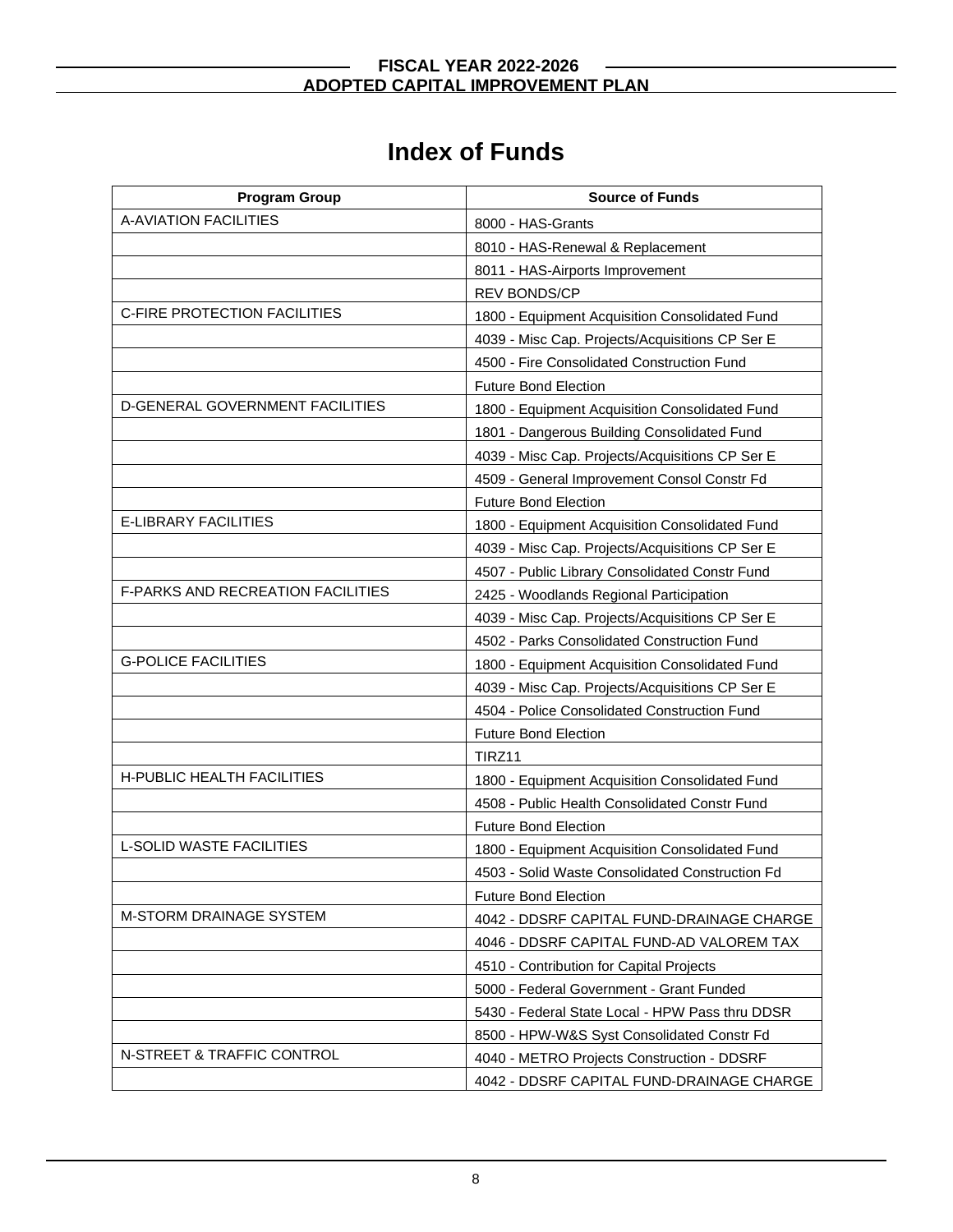|                                           | 4046 - DDSRF CAPITAL FUND-AD VALOREM TAX        |
|-------------------------------------------|-------------------------------------------------|
|                                           | 4510 - Contribution for Capital Projects        |
|                                           | 5430 - Federal State Local - HPW Pass thru DDSR |
|                                           | 8500 - HPW-W&S Syst Consolidated Constr Fd      |
| P-HOMELESS & HOUSING FACILITIES           | 4501 - Homeless & Housing Consolidated Fund     |
| R-WASTEWATER TREATMENT FACILITIES         | 8500 - HPW-W&S Syst Consolidated Constr Fd      |
| S-WATER UTILITY SYSTEM FACILITIES         | 4042 - DDSRF CAPITAL FUND-DRAINAGE CHARGE       |
|                                           | 5430 - Federal State Local - HPW Pass thru DDSR |
|                                           | 8500 - HPW-W&S Syst Consolidated Constr Fd      |
|                                           | 8505 - Water Authorities Capital Contrib-NEWPP  |
|                                           | 8509 - HPW-SETL Capital Contribution            |
|                                           | 8510 - HPW-SETL Construction Fund               |
| T-TIRZ - TAX INCREMENT REINVESTMENT ZONES | TIRZ01                                          |
|                                           | TIRZ01 COH Contrib.                             |
|                                           | TIRZ02                                          |
|                                           | TIRZ02 Bonds                                    |
|                                           | <b>TIRZ02 Grants</b>                            |
|                                           | TIRZ02 Other                                    |
|                                           | TIRZ03                                          |
|                                           | TIRZ03 COH Contrib.                             |
|                                           | TIRZ05                                          |
|                                           | TIRZ05 COH Contrib.                             |
|                                           | TIRZ05 Grants                                   |
|                                           | TIRZ07                                          |
|                                           | TIRZ07 Bonds                                    |
|                                           | TIRZ08                                          |
|                                           | TIRZ09                                          |
|                                           | TIRZ10                                          |
|                                           | <b>TIRZ10 Grants</b>                            |
|                                           | TIRZ10 Other                                    |
|                                           | TIRZ11                                          |
|                                           | TIRZ11 Bonds                                    |
|                                           | TIRZ13                                          |
|                                           | TIRZ14                                          |
|                                           | TIRZ15                                          |
|                                           | TIRZ16                                          |
|                                           | TIRZ16 COH Contrib.                             |
|                                           | TIRZ16 Other                                    |
|                                           | TIRZ17                                          |
|                                           | TIRZ17 COH Contrib.                             |
|                                           | TIRZ17 Grants                                   |